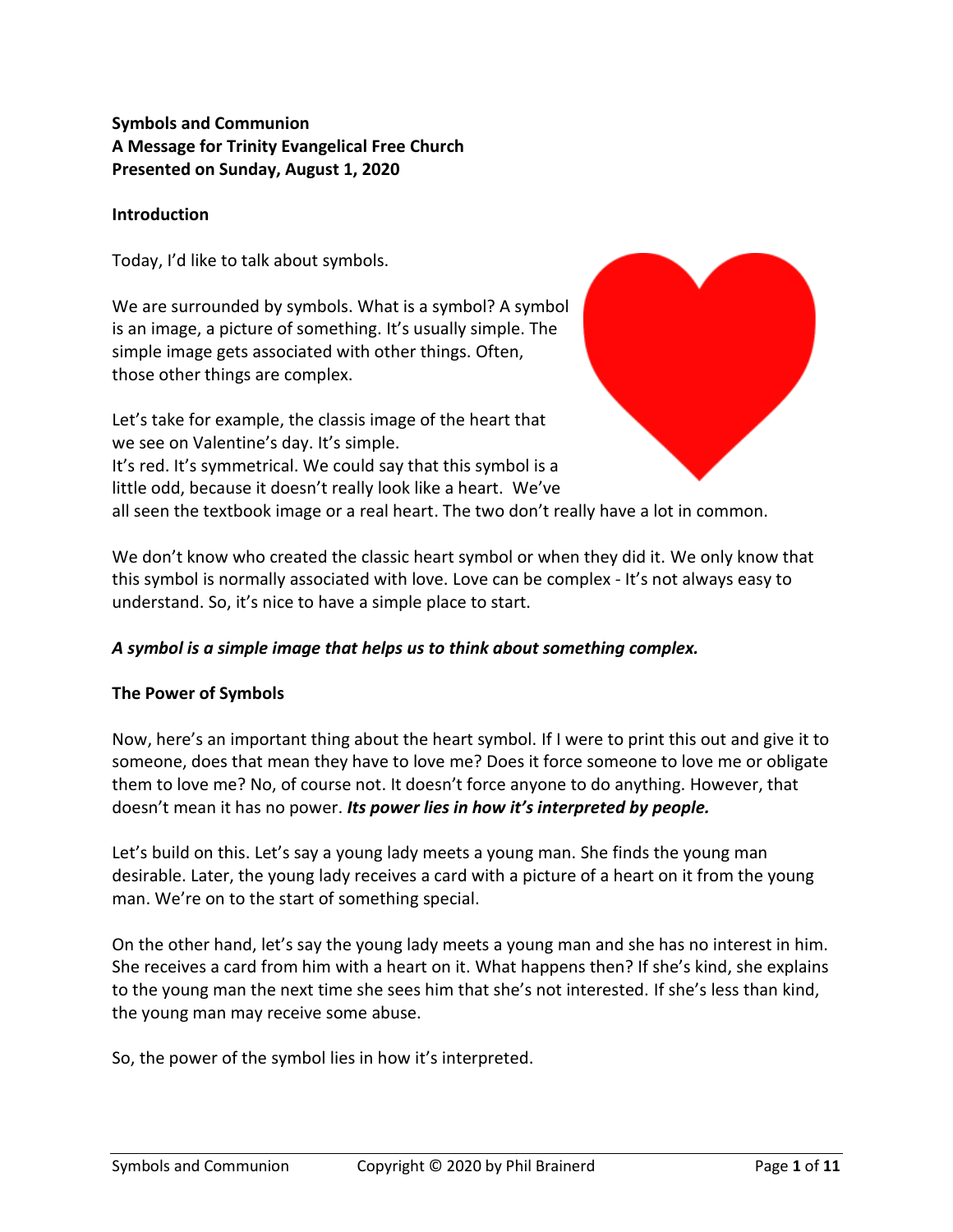## **Users of symbols**

There are people in the world who know the power of symbols. They're called advertisers.



Here's a good example: These are the golden arches of McDonalds. Note: Not yellow arches, but golden arches.

The folks at McDonalds started years ago with a simple symbol. A stylized letter "M". The started by making sure everyone knew that this was associated with food. So, they came up with a slogan: "Look for the Golden arches."

This worked for a while. Later though, it wasn't sufficient to just

associate the arches with food. In 1971, McDonalds created the slogan "You deserve a break today."

This has three parts: First, "You deserve". You're special. You're valuable. Then we get the second part. Because you're special and valuable, you deserve a break. Life is hard, isn't it? You deserve a break. When should you get that break? "You deserve a break *today*." So, give in to that impulse to stop by the local McDonalds.

Are you getting hungry yet? Oh, there's more.

What does it mean when someone thinks you're special? What does it mean that someone values you? They care about you. *It means they love you.* In 2000, McDonald's introduced the slogan, "we love to make you smile." In 2003 that changed to "I'm lovin' it." Then in 2015 the slogan became, "Choose lovin'."

Now, I'm happy for anyone who runs a successful business and creates jobs for people. However, there's a little problem here. *Do you think the people at McDonalds love you?* Do you think they really care about you? If you do, I have some land in Florida to sell to you.

This is all phony. When advertisers come up with these symbols and these slogans, they basically say anything they think will make people buy a product. There is no greater motivator for humans than love, so advertisers do all they can to make you feel loved when you buy their products.

This is a shame, because there is someone out there who really loves you. You know who it is - God. Unlike McDonalds and other companies, God has nothing to sell you. He only wants to give things to you. He also understands the power of symbols. How does he know that?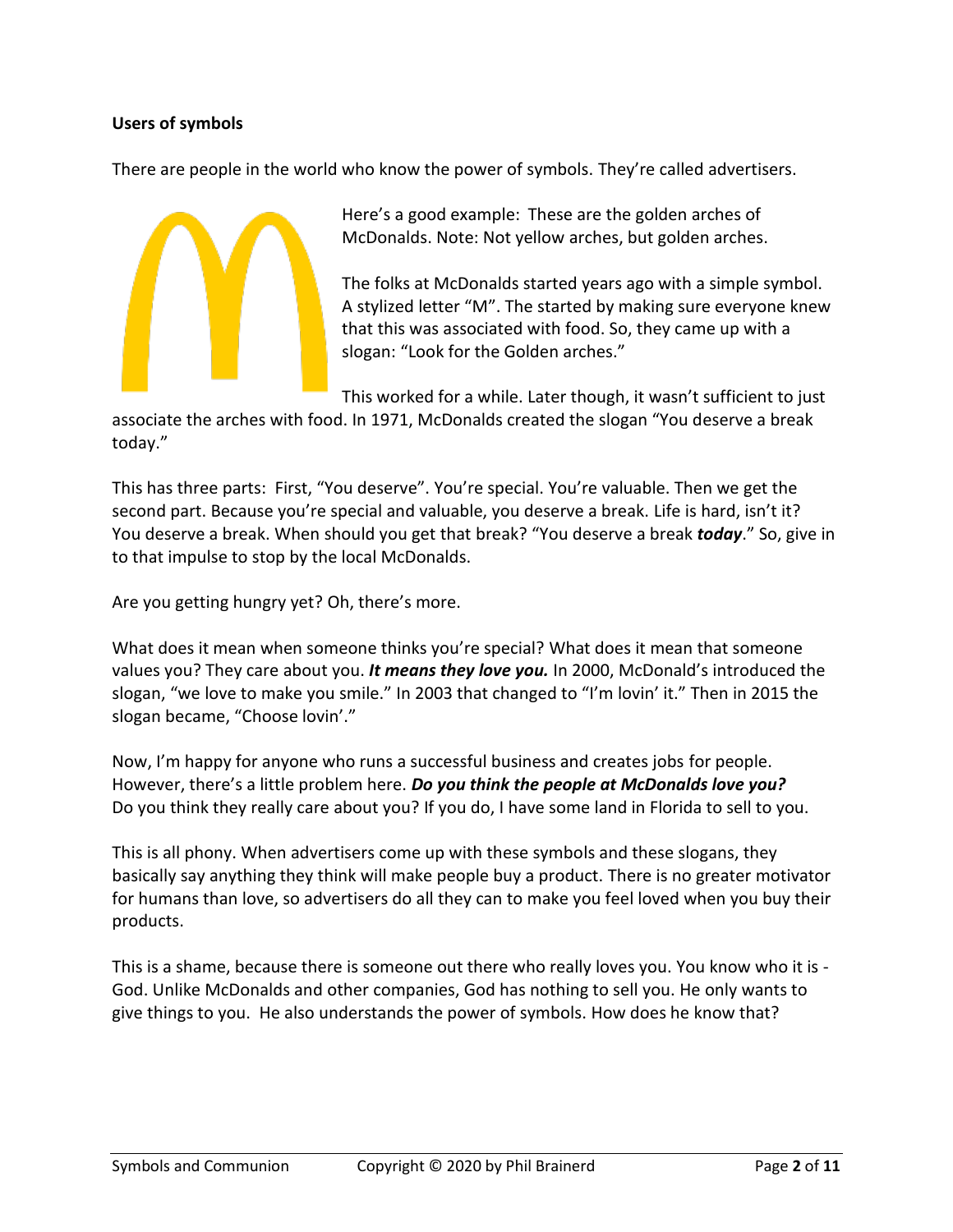### **The Creator of Symbols**

13 For you formed my inward parts; you knitted me together in my mother's womb. 14 I praise you, for I am fearfully and wonderfully made. Wonderful are your works; my soul knows it very well. **SLIDE** when I was being made in secret, intricately woven in the depths of the earth. 16 Your eyes saw my unformed substance; in your book were written, every one of them, the days that were formed for me, when as yet there was none of them. (Psalm 139:13-16)

God is our creator, our maker. And he's good at what he does. He didn't just slap some random parts together. The writer here says, "I am fearfully and wonderfully made." We're told that we are "intricately woven". Not only are we wonderfully made, but our lives have been planned out by our loving creator. "…the days that were formed for me, when as yet there were none of them."

So, God knows everything about us, because he made us. Among the many things he knows, he knows that we respond to symbols. So, he has created many of them for us.

Let's look at some of the most important.

#### **Sacrifices for sin**

Way back in the garden of Eden, Adam and Eve rebelled against God. The first thing they do is try to cover up their sin by making garments of leaves.

Then the eyes of both of them were opened, and they realized they were naked; so they sewed fig leaves together and made coverings for themselves. (Genesis 3:7)

Adam and Eve knew they just made a mess, but they didn't realize the nature of it or how big it was. So, they just grabbed some leaves, thinking this would solve the problem. This was the start of a bad habit that has plagued humans since the beginning. We don't realize the nature of our sin. We don't realize how serious it is. So we think we can easily make up for it or cover it up. In this case, cover up.

God looks at this and says, "not good enough". Here's what he did: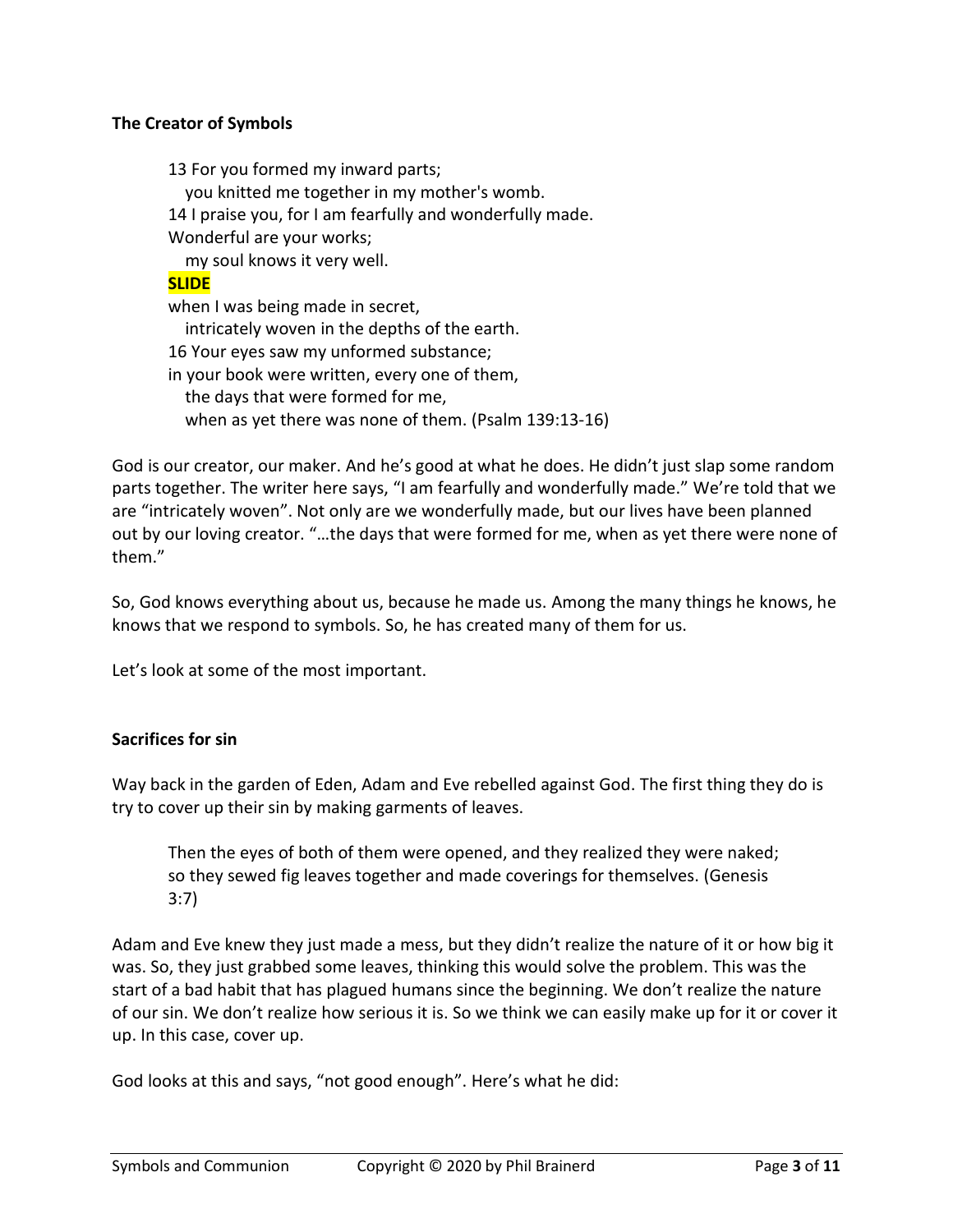The Lord God made garments of skin for Adam and his wife and clothed them. (Genesis 3:21)

There's an important principle here. In order to get leaves from a tree, the tree suffers very little damage. Leaves grow back. In order to get skin from an animal, something much more serious has to happen. The animal has to die. If you take leaves off a tree, it's hard to notice. But when an animal dies, we notice that. It's ugly and violent - just like sin. Sin is ugly and violent and much more.

So, Adam and Eve needed to learn an important principle:

For the wages of sin is death… (Romans 6:23)

Where there is sin, something must die. Animal skins became a symbol of this principle.

Later, when Moses gave the Law, this principle was symbolized in detail. The people of Israel were introduced to the idea of a sacrifice for sin. The greatest of these sacrifices happened on a day called, "The Day of Atonement". You can read about it in Leviticus 16. On this day, one animal was to be sacrificed for this sin of all the people. It was a very solemn day. This was a very important sacrifice.

There was just one problem. These were symbols. Remember, symbols don't do anything. It's how people interpret them. It's what they mean. King David understood this:

16 You do not delight in sacrifice, or I would bring it; you do not take pleasure in burnt offerings. 17 My sacrifice, O God, is a broken spirit; a broken and contrite heart you, God, will not despise. (Psalm 51:16-17)

Later in the New Testament, the writer of Hebrews explained this principle in full:

1 The law is only a shadow of the good things that are coming—not the realities themselves. For this reason it can never, by the same sacrifices repeated endlessly year after year, make perfect those who draw near to worship. 2 Otherwise, would they not have stopped being offered? For the worshipers would have been cleansed once for all, and would no longer have felt guilty for their sins. 3 But those sacrifices are an annual reminder of sins. 4 It is impossible for the blood of bulls and goats to take away sins. (Hebrews 10:1-4)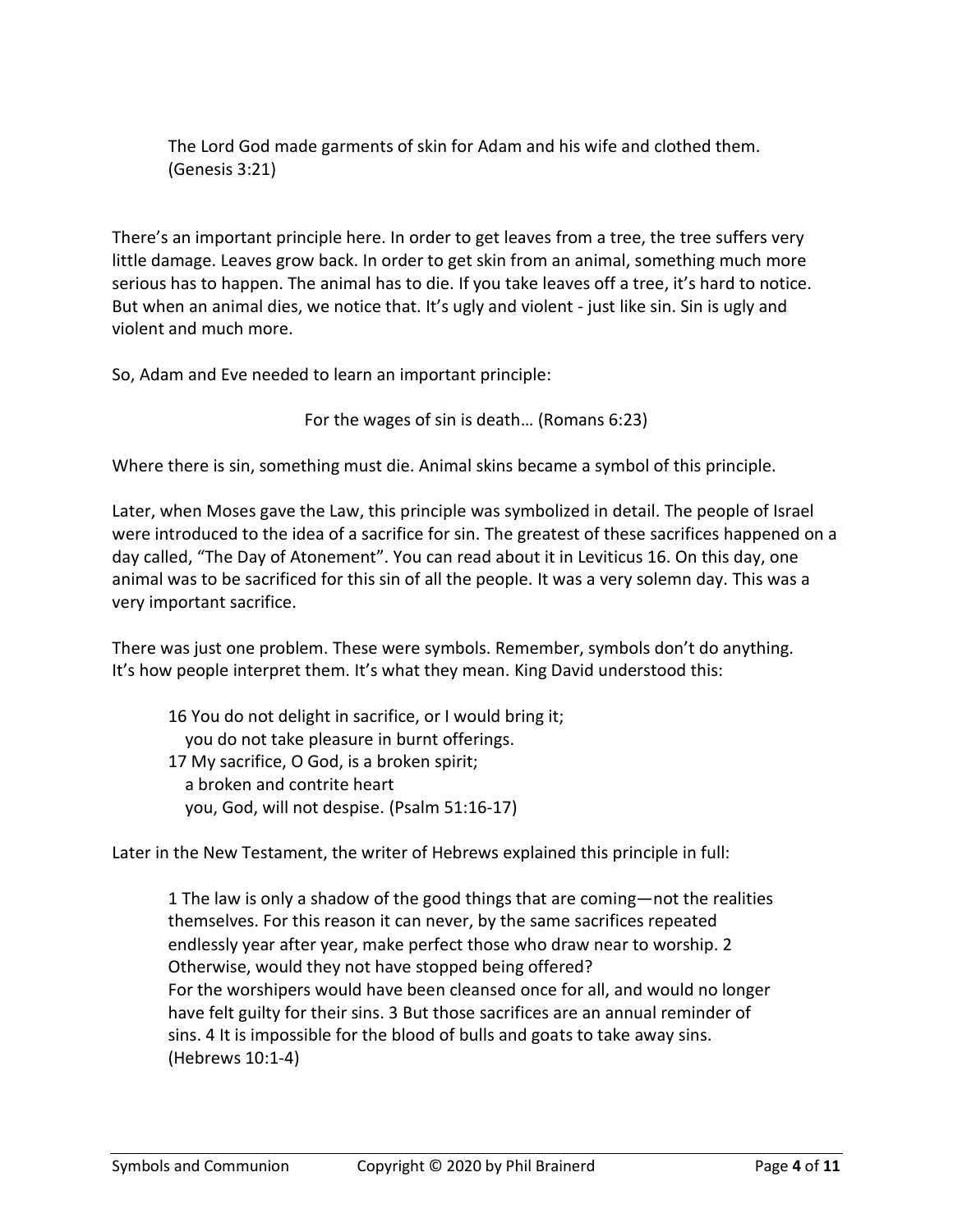So, all of the sacrifices that were given prior to the coming of Christ were symbols. Symbols alone don't do anything. "It is impossible for the blood of bulls and goats to take away sins." (Hebrews 10:4)

But, one day, God would provide something that would take away sin.

5 Therefore, when Christ came into the world, he said: "Sacrifice and offering you did not desire, but a body you prepared for me; 6 with burnt offerings and sin offerings you were not pleased. 7 Then I said, 'Here I am—it is written about me in the scroll— I have come to do your will, my God.'" (Hebrews 10:5-7)

Sin has a price: Death. Something has to die to take away sins. But, as we just learned, the sacrifice of animals isn't enough. The human race needs an ultimate sacrifice. That's why Jesus came.

When John the Baptist saw Jesus, he knew this:

The next day John saw Jesus coming toward him and said, "Look, the Lamb of God, who takes away the sin of the world! (John 1:29)

Jesus willingly offered himself as the final sacrifice that would take away the sin of the world. Anyone who accepts this sacrifice is saved from their sin.

All of this brings us to a special event in churches. God knows that we respond to symbols. So, Jesus gave us two of the most important symbols in the Bible. They are both part of an event we call "communion".

Let's look at the summary of these symbols given to us by the Apostle Paul.

23 For I received from the Lord what I also passed on to you: The Lord Jesus, on the night he was betrayed, took bread, 24 and when he had given thanks, he broke it and said, "This is my body, which is for you; do this in remembrance of me." 25 In the same way, after supper he took the cup, saying, "This cup is the new covenant in my blood; do this, whenever you drink it, in remembrance of me." 26 For whenever you eat this bread and drink this cup, you proclaim the Lord's death until he comes. (I Corinthians 11:23-26)

Bread and Grape Juice. These were common in Jesus' day. They were known to anyone living in the Mediterranean region of the world. They're common today. When they're used for communion, we call them the "elements".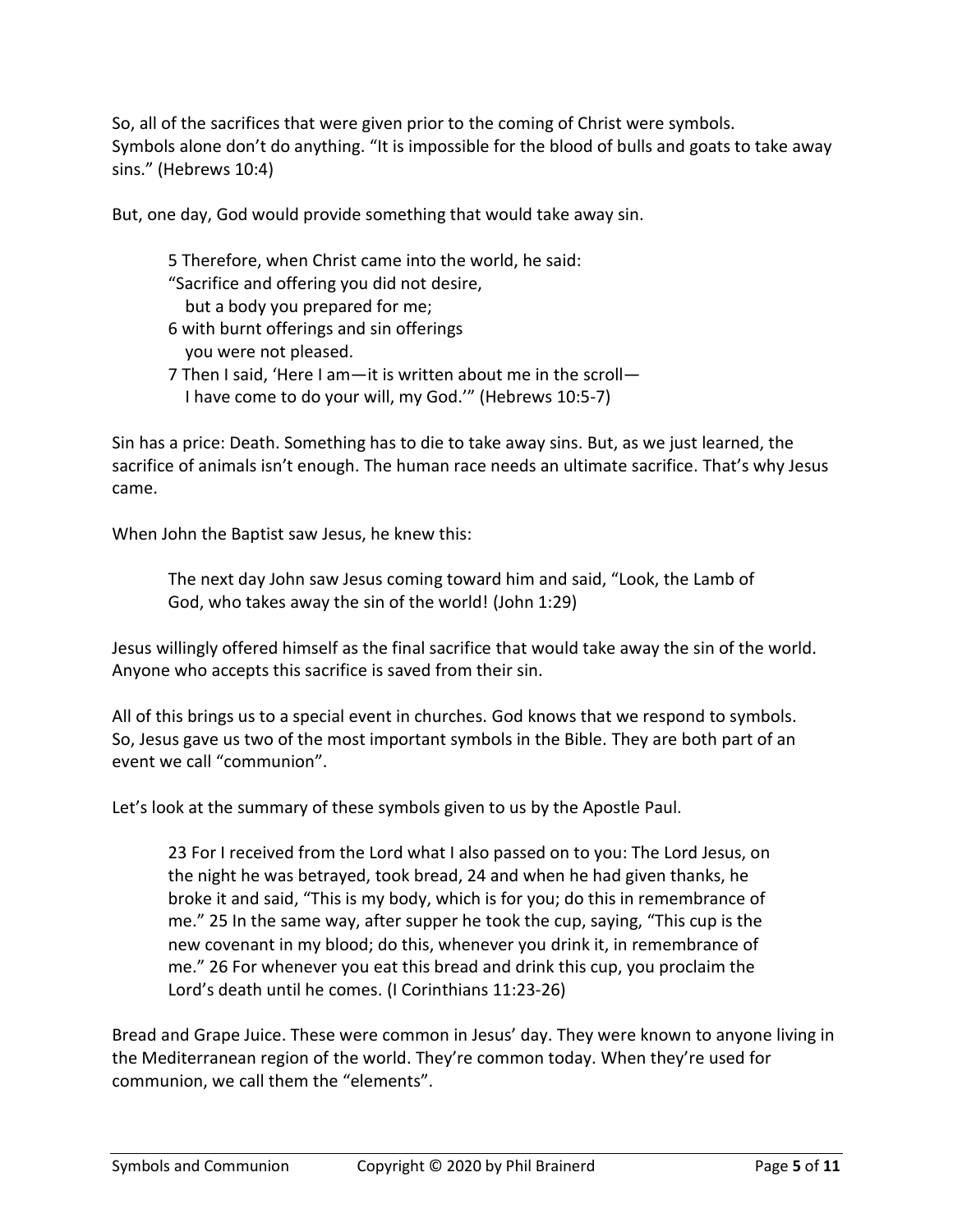Why do we eat bread and drink the juice?

Verse 24: Bread – "Do this in remembrance of me." Verse 25: cup – "Do this in remembrance of me."

Not, "Do this because it saves you". Not "Do this because it maintains your salvation."

These are symbols. Just like all the other symbols in the Bible, they don't do anything. The power of symbols lies in what they mean to us. In this case, Jesus wanted these symbols to make us remember some things.

#### **Bread**

In order to eat bread, you have to break it. You have to bite it. If bread were alive, it would be hurt when we ate it. It would be hurt a lot.

Jesus allowed himself to feel a great deal of pain on the way to the cross.

- He was beaten.
- He was whipped.
- He had long thorns driven into his skin.

He also allowed himself to experience emotional pain.

- He was rejected.
- He was mocked.
- He was lied about.

All these things allow Jesus to relate to us. They allow him to understand us. There is no pain that you have felt or that you will ever feel that Jesus has not felt.

#### **The juice**

Juice has some things in common with bread. In order to get juice out of a grape, you have to crush it. The grape has to die for us to get juice. Because most grape juice is read, it's a symbol of blood. When we lose blood, we die. So, blood is a symbol of death. Jesus wants us to remember that he died for us.

26 For whenever you eat this bread and drink this cup, you proclaim the Lord's death until he comes. (I Corinthians 11:26)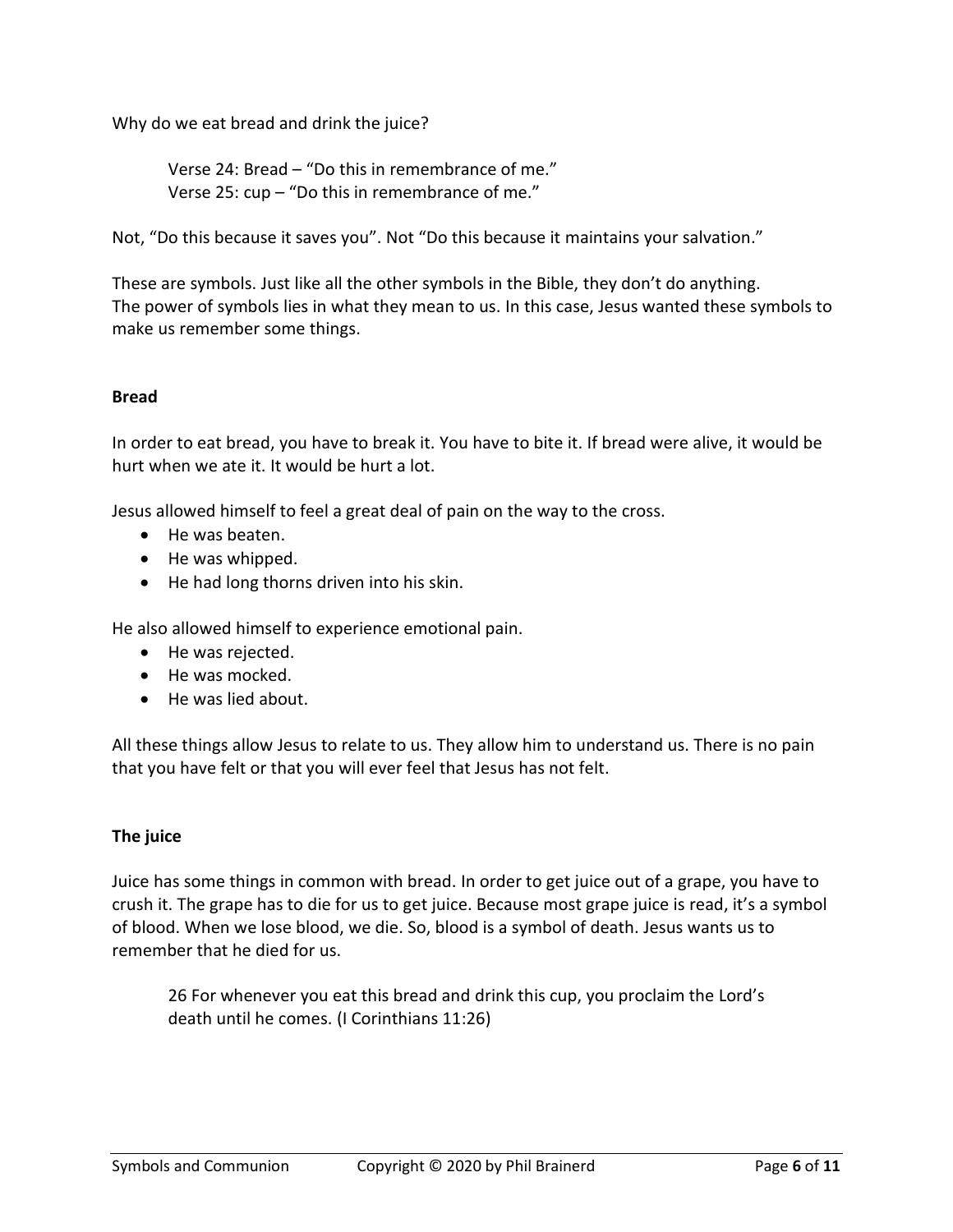When we take the time to remember, we proclaim. Why do we need to do that? We proclaim because all the people of the world need to know what Jesus has done for them. Because people relate to symbols, these symbols help people to understand.

#### **Some thoughts**

Why are we taking the time from our regular schedule to discuss this? Over the last few months, I've given this topic a lot of thought. The topic of communion came up just after our churches were all shut down for the Coronavirus. Some churches are fortunate because they could easily produce live, online services through the Internet. One online church announced that they were going to have communion online. Since people at home don't always have pita bread and grape juice, participants were told to grab whatever they had on hand. Since the elements of communion are symbols, they said, it doesn't matter that you don't have bread products or grape juice. Grab some crackers. Grab some chips. Grab some beverage - any kind will do.

I don't like to spend a lot of time criticizing other churches, but somehow this didn't feel right.

After some prayer and reading, I came up with the following principles to remember when we observe communion at our church.

## *1) This was given to us by our Lord.*

I received from the Lord what I also passed on to you: The Lord Jesus, on the night he was betrayed, took bread, (I Corinthians 11:23)

This was given to us directly from our Lord, Jesus Christ. So, it's important. It's nothing trivial.

How important is it?

#### *2) People who did it incorrectly were getting hurt.*

27 So then, whoever eats the bread or drinks the cup of the Lord in an unworthy manner will be guilty of sinning against the body and blood of the Lord. 28 Everyone ought to examine themselves before they eat of the bread and drink from the cup. 29 For those who eat and drink without discerning the body of Christ eat and drink judgment on themselves. 30 That is why many among you are weak and sick, and a number of you have fallen asleep. (I Corinthians 11:27- 30)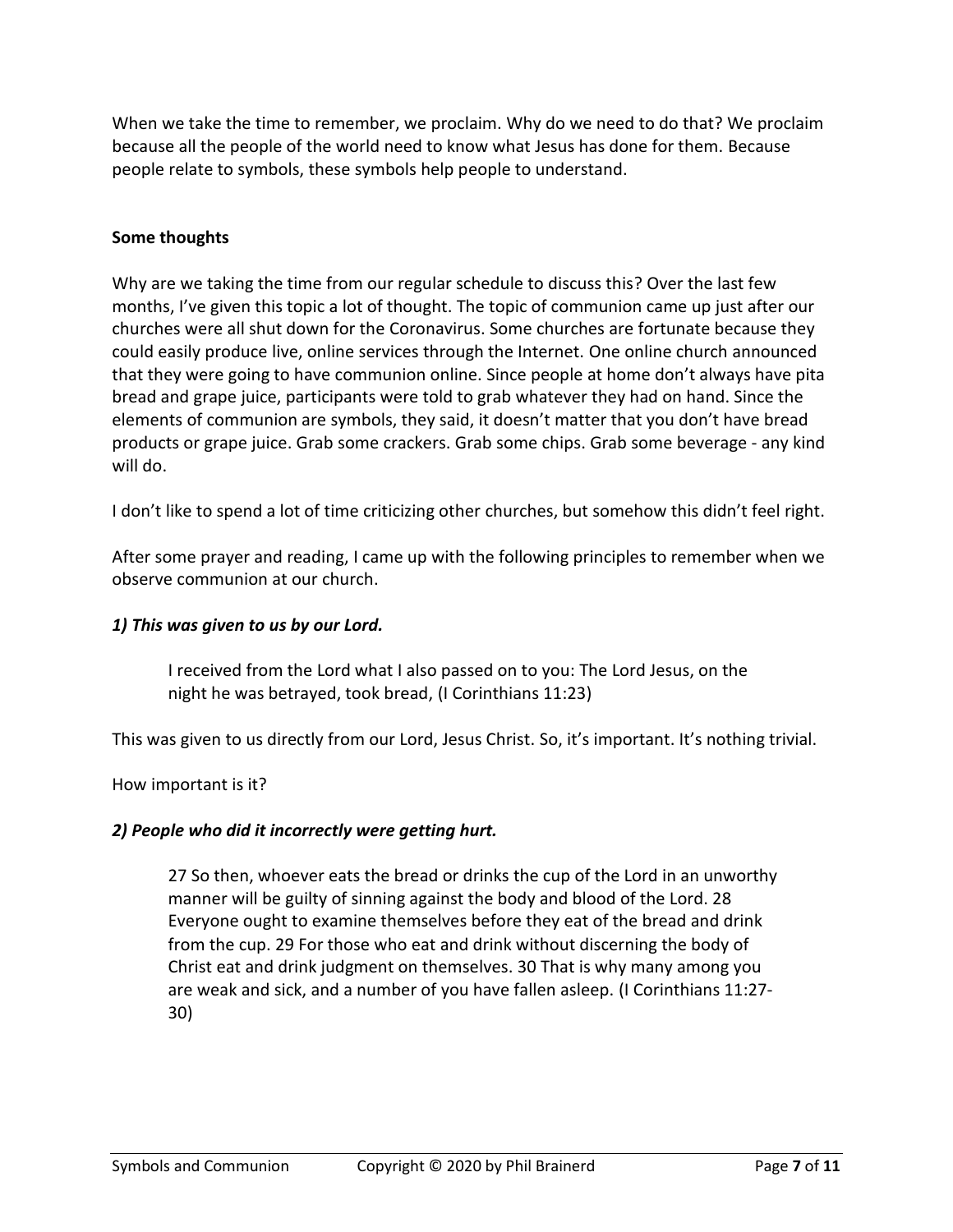This is important. Paul tells us that participants in communion need to "examine themselves" (v 28). They need to "discern the body of Christ" (v 29). So, communion is for Christians who understand the importance of what he did for us. Participating in communion without doing these things results in "judgement".

# *3) Communion is not a "means of grace"*

There is a phrase used by theologians: "Means of Grace" That means, some people think that there are actions that we must do that are required in order to God's grace to be active in our lives - Without those actions, our salvation is in doubt. So, if you don't do things like partake in communion, you can't be fully saved. Or your salvation is held up somehow.

We don't believe that.

At one point in his ministry, the apostle Paul was in prison. A great miracle occurred while he was there.

Here was the result:

29 The jailer called for lights, rushed in and fell trembling before Paul and Silas. 30 He then brought them out and asked, "Sirs, what must I do to be saved?" 31 They replied, "Believe in the Lord Jesus, and you will be saved." (Acts 16:29-31)

Recall, humans have a problem that has gone on since Adam and Eve grabbed some leaves in the garden. We think sin is small. So we think that dealing with it is small. It's tempting to believe that actions like drinking a little juice or eating a little bread cover our sin.

But sin is a terrible problem. Jesus had to die to take away our sin. Our response is to believe in what Jesus was willing to do for us. To be saved, you must believe.

- Not believe and be baptized.
- Not believe and participate in communion.
- Not believe and go out and to a lot of good things.

The list goes on. *You must believe.*

Communion is not a "means of grace".

#### **Can you substitute?**

This brings up a question. Sometimes people go the other way. The bread was likely unleavened bread, the type required for Passover. The "cup" was probably wine or grape juice. Good people disagree over the alcoholic content of the wine.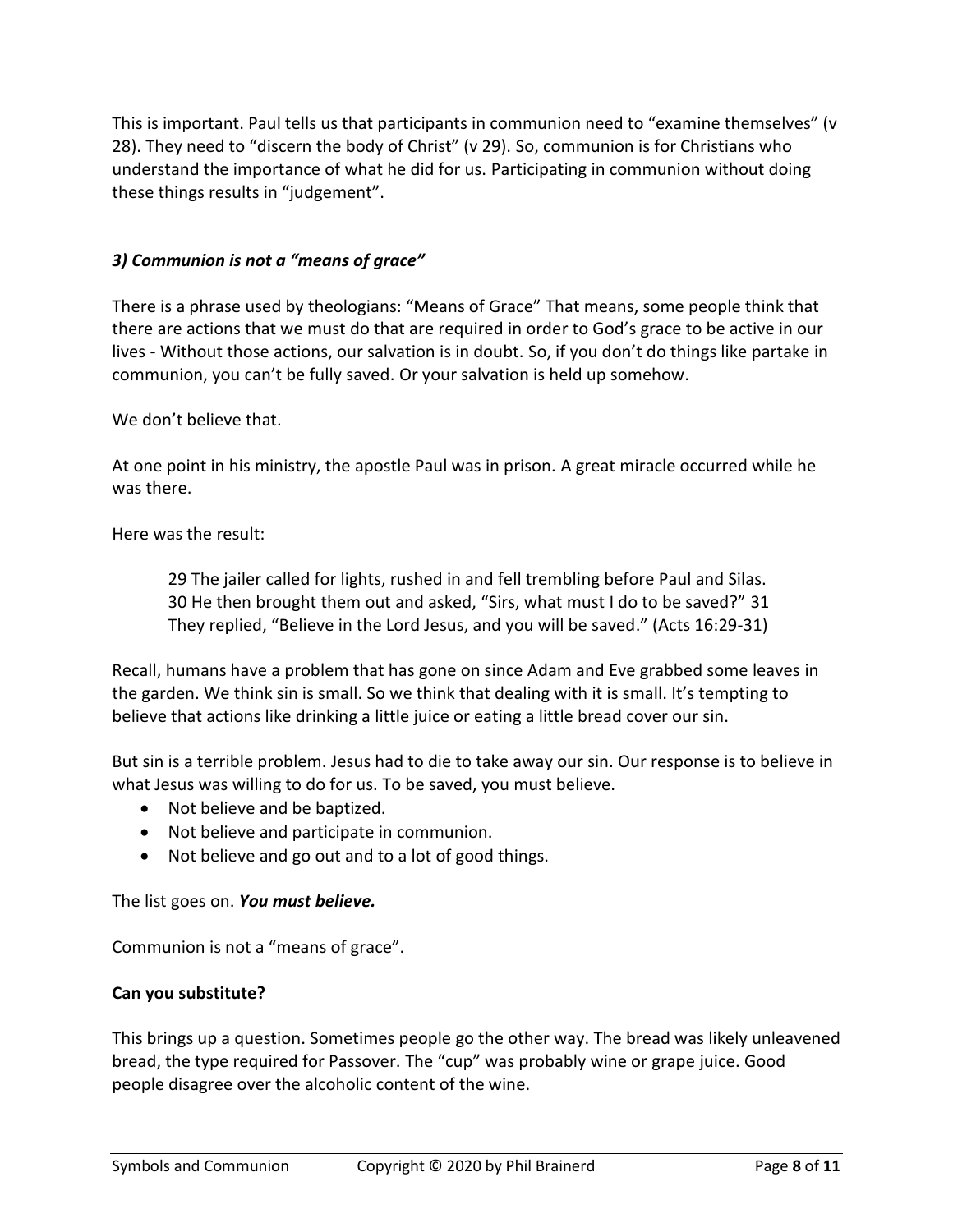Because our Lord used common elements, and because these are purely symbolic, some have asked if other items can be substituted. Can you use corn chips and Coke? As you know, things go better with Coke. Seriously though, is your state of mind the only matter of importance when you partake?

We'll talk in a bit about what people do during times of extreme challenge. For now, because of the importance of Communion, we try to stay as close as we can to the original items specified by our Lord. That keeps it special.

# *4) The Lord himself handed out the elements.*

Jesus was the "Master". This event took place under his supervision. He handed the elements to future leaders of the Church. They, in turn have overseen this act in the centuries following. Because of this, many churches schedule communion as a public event, overseen by recognized leaders of the church.

# *5) Jesus didn't give specific details on some things.*

He gave no specific time interval. He didn't say, "Do this every day", or "Do this every week", or anything else. Because of this, there is disagreement among good people as to the timing of Communion. Some do it weekly. In our tradition, do it monthly. Some think it's so special that it should only be done once a year.

## **Other Considerations**

Historically, the Church has faced questions and challenges. Good people have disagreed on exactly how to face those challenges. Here are a few:

## **Means of Grace (revisited)**

Let's talk more about this concept, "Means of Grace" As we said, communion is not a means of grace. For us that means missing it doesn't affect your eternal state. You're saved whether you participate or not. **I** *believe that a proper understanding of this is vital.* Communion is considered a "work" by some. So, if a person is relying on this "work" and others like it (church attendance or other activities) for their salvation, they're in danger. Let's see what Paul had to say about things like this:

But even if we or an angel from heaven should preach a gospel other than the one we preached to you, let them be under God's curse! As we have already said, so now I say again: If anybody is preaching to you a gospel other than what you accepted, let them be under God's curse! (Galatians 1:8-9)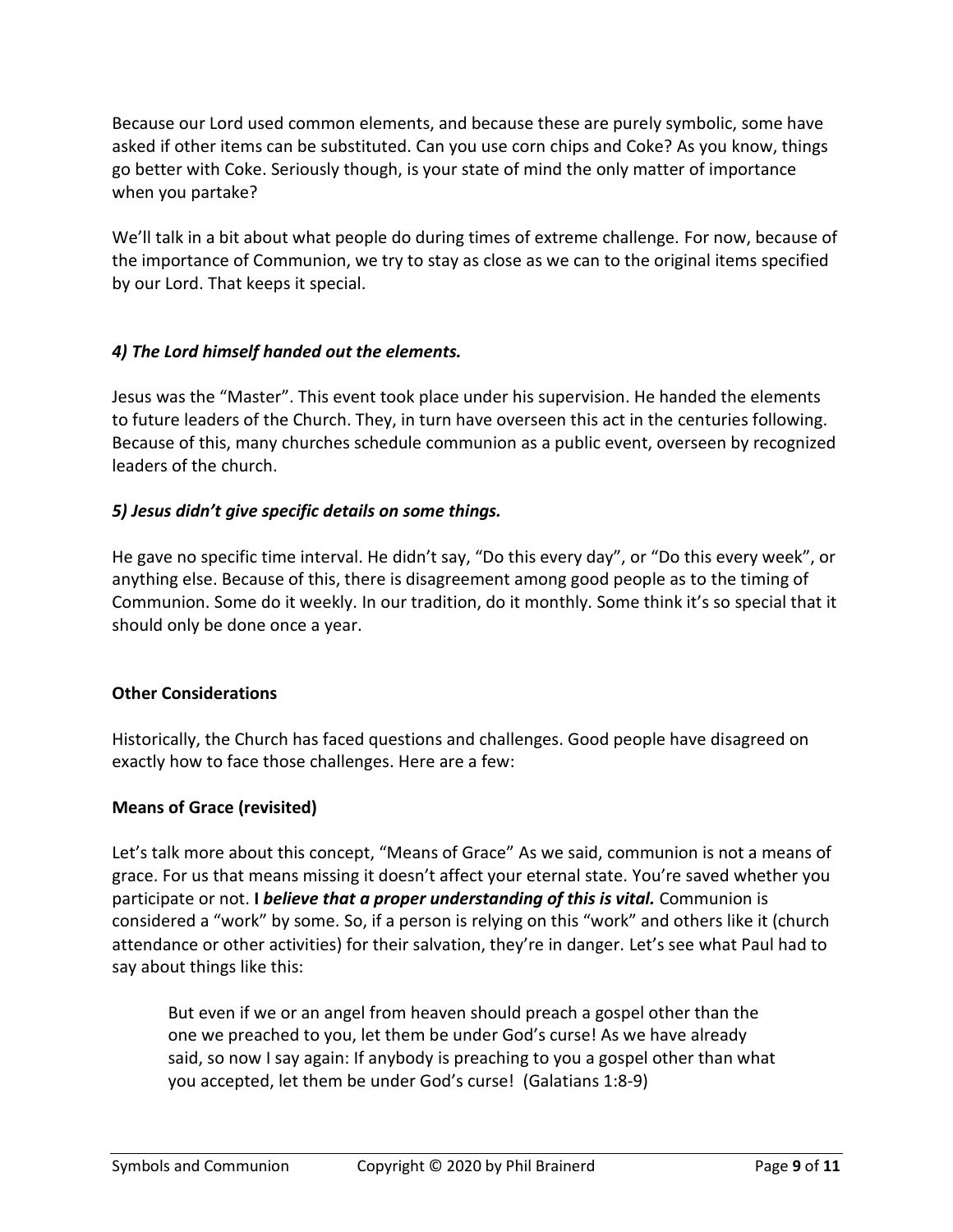I sometimes get concerned. Let's say someone is in the hospital, and there is concern for how long they will live. They can't physically come to church. It's not unusual for others to suggest that the pastor visit them and "administer" communion. A Catholic priest would do that right away, because Catholics believe Communion affects salvation.

*The problem here is a question of what the sick person is thinking.* They may have spent a lifetime in an evangelical church saying that Communion isn't required for salvation. But do they really believe it? Taking communion to them may be an invitation to rely on a lack of faith for their eternal salvation. In my view, that's dangerous. In this case, I would rather encourage the sick person to rest in the knowledge that they may soon be in the hands of their loving Savior. They can rest in his powerful work on the Cross on their behalf.

# **Tough Situations**

Let's consider another, and a different example. Suppose some Christians live in a country where they experience heavy persecution. Large, public meetings are dangerous. So, they meet in small groups in secret. Here, an "ordained" person isn't available. Because we are instructed to take communion as an important event on our faith journey, I believe it would be permissible for these people to take communion without one. If regular bread or wine aren't available, they could use whatever makes sense. I would only instruct such people to hold Communion on some regular schedule, making sure they properly reflect about it, and prepare for it.

## **My recommendations for the current crisis**

So, what does this mean for us today? And in particular, what does it mean for us in a time of crisis? Not just in our nation, but all over the world, Christian churches have been forced to close their doors. Even when we've reopened, not everyone can return. And, at any moment, we may all be closed down again.

We believe that church attendance is important. However, we may not be able to do it consistently. So, we're doing the best we can with what is hopefully a temporary situation. No one will lose their salvation because they're not coming to a church building. When the crisis is over, we'll resume public meetings in our building where everyone can attend.

*In the same way, because the crisis is surely temporary, during the closure we held off on Communion.* No one will lose their salvation because they missed the event a few times. It's that much more special now that we have started again.

Should the crisis continue, we will need to give heavy thought and prayer to alternatives. Communion is important, and although it's not a means of grace, it's important in our spiritual journey. So, we'll cross each bridge as we come to it. I've said on several occasions that if